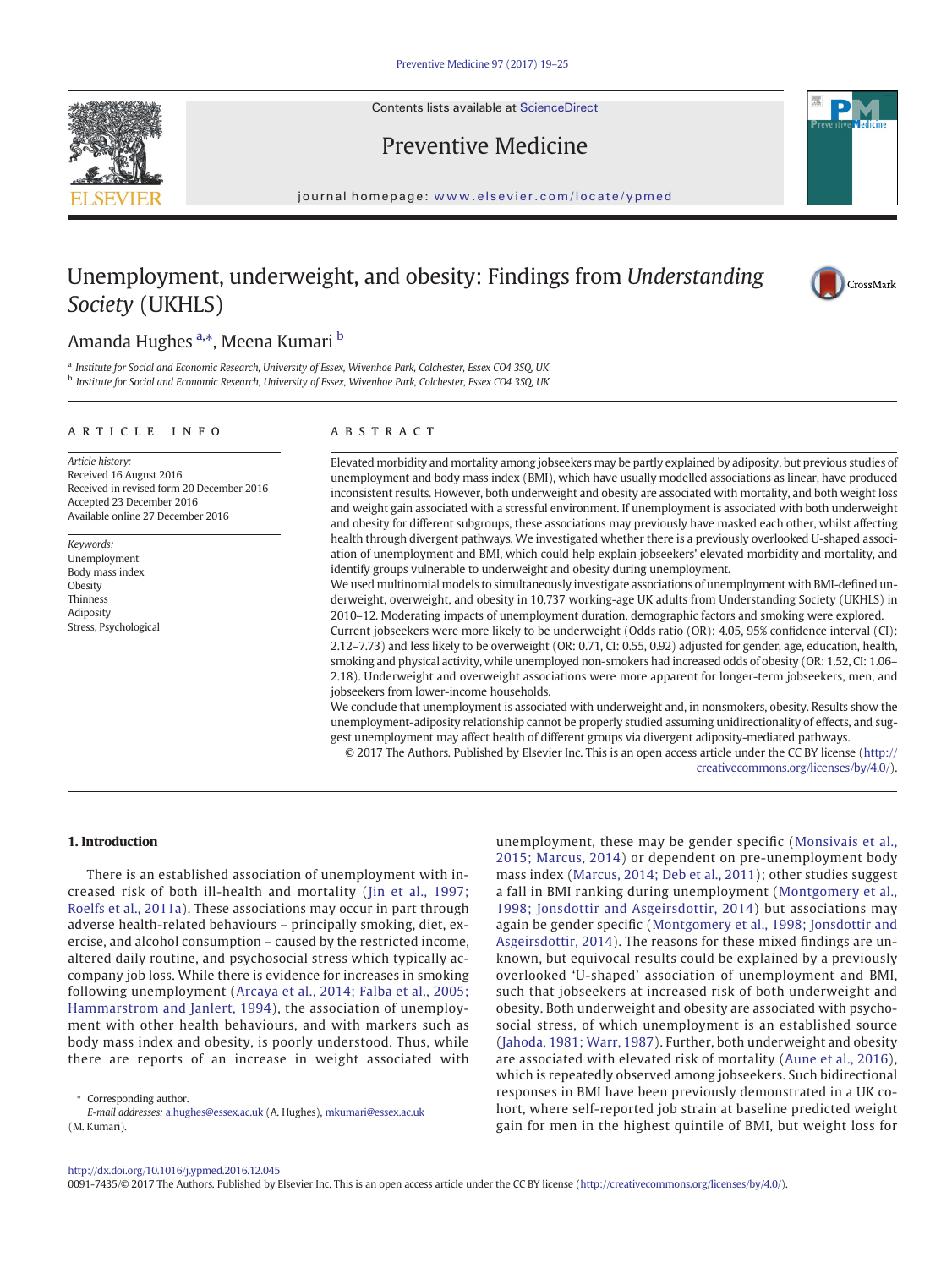#### <span id="page-1-0"></span>Table 1

UKHLS participants at BMI measurement in 2010–12 (weighted proportions, analytic sample) stratified by unemployment.  $N = 10,737$ .

| Unemployment categories                         |                                 | Not during follow-up<br>$N = 9629$ | Formerly unemployed<br>$N = 550$ | Currently unemployed<br>$N = 558$ |
|-------------------------------------------------|---------------------------------|------------------------------------|----------------------------------|-----------------------------------|
|                                                 |                                 | $\%$                               | $\%$                             | $\%$                              |
| Age (years)                                     | $22 - 35$                       | 29.1                               | 48.1                             | 41.2                              |
|                                                 | $36 - 50$                       | 36.7                               | 28.0                             | 29.7                              |
|                                                 | $51 - 65$                       | 34.2                               | 24.0                             | 29.1                              |
| Sex                                             | Male                            | 43.3                               | 50.3                             | 57.2                              |
|                                                 | Female                          | 56.7                               | 49.7                             | 42.8                              |
| BMI ( $\text{kg/m}^2$ ) categories              | Recommended weight (18.5-24.99) | 31.8                               | 30.5                             | 33.0                              |
|                                                 | Overweight (25.0-29.99)         | 37.8                               | 39.1                             | 28.4                              |
|                                                 | Obesity $(230)$                 | 29.7                               | 28.3                             | 34.6                              |
|                                                 | Underweight (<18.5)             | 0.7                                | 2.0                              | 3.9                               |
| Highest educational qualification               | Degree/higher degree            | 42.8                               | 32.8                             | 21.6                              |
|                                                 | A-level                         | 20.5                               | 19.8                             | 18.4                              |
|                                                 | O-level                         | 21.2                               | 28.6                             | 23.1                              |
|                                                 | Other qualification             | 8.9                                | 9.3                              | 17.9                              |
|                                                 | No qualification                | 6.6                                | 9.4                              | 19.0                              |
| Long-term illness                               | No                              | 72.1                               | 71.4                             | 61.5                              |
|                                                 | Yes                             | 27.9                               | 28.6                             | 38.5                              |
| GHQ score                                       | $0 - 3$                         | 83.3                               | 76.1                             | 66.3                              |
|                                                 | $4+$                            | 16.7                               | 23.9                             | 33.7                              |
| Smoking                                         | Never                           | 43.3                               | 34.8                             | 30.2                              |
|                                                 | Ex                              | 36.8                               | 30.3                             | 20.2                              |
|                                                 | Current, $\leq 10$ /day         | 10.3                               | 18.8                             | 23.3                              |
|                                                 | Current, 11-20/day              | 8.4                                | 14.1                             | 20.4                              |
|                                                 | Current, $>20$ /day             | 1.3                                | 2.1                              | 5.9                               |
| Frequency of moderate leisure-time activity     | Never                           | 25.5                               | 29.0                             | 46.3                              |
|                                                 | $<$ 1/week                      | 35.9                               | 37.3                             | 27.0                              |
|                                                 | 1-3 times/week                  | 22.1                               | 18.9                             | 13.6                              |
|                                                 | >3 times/week                   | 16.6                               | 14.8                             | 13.1                              |
| Frequency of walking for 10 min continuously    | Never                           | 10.0                               | 9.1                              | 12.5                              |
|                                                 | 1 day in $4$                    | 22.4                               | 22.4                             | 19.3                              |
|                                                 | $>1, \leq 3$ days in 4          | 30.7                               | 28.4                             | 29.1                              |
|                                                 | $>3$ days in 4                  | 36.8                               | 40.1                             | 39.0                              |
| Frequency of alcohol consumption in past 7 days | Not at all                      | 24.1                               | 25.3                             | 30.2                              |
|                                                 | $1-2$ days                      | 35.2                               | 36.0                             | 31.3                              |
|                                                 | $3-4$ days                      | 19.9                               | 17.2                             | 13.7                              |
|                                                 | $\geq$ 5 days                   | 14.2                               | 11.7                             | 12.1                              |
|                                                 | Missing                         | 6.6                                | 9.7                              | 12.7                              |

men in the lowest quintile ([Kivimaki et al., 2006\)](#page-6-0). A similar process during unemployment may not have been detected in earlier analyses, since many have used linear regression methods to investigate average BMI effects ([Monsivais et al., 2015; Jonsdottir and](#page-6-0) [Asgeirsdottir, 2014; Schunck and Rogge, 2010\)](#page-6-0).

Previous research suggests a number of key modifiers of the association of unemployment and adiposity such as age ([Roelfs et al.,](#page-6-0) [2011b](#page-6-0)) and duration of unemployment ([Schunck and Rogge,](#page-6-0) [2010\)](#page-6-0). A modifying influence of household income is plausible for two reasons. Firstly, an individual's financial resources during unemployment (for instance, from resource pooling within a couple or family) may lessen financial restrictions on dietary quality; secondly, any impact on BMI mediated by psychological health may be modified by differences in individual economic need [\(Frese and](#page-6-0) [Mohr, 1987; Kessler et al., 1987; White, 1991; Nordenmark and](#page-6-0) [Strandh, 1999](#page-6-0)). Since smoking, widespread among jobseekers ([Montgomery et al., 1998](#page-6-0)) may decrease BMI with other factors held constant ([Winslow et al., 2015](#page-6-0)), unemployment-BMI associations may also differ by smoking status.

This paper aims to address gaps in the literature by investigating associations of unemployment and BMI in a large, nationallyrepresentative study of UK adults, whilst allowing for heterogeneity in effects and investigating moderating factors. We hypothesize that if unhealthy weight loss occurs with unemployment for some individuals, but unhealthy weight gain for others, these effects may have obscured each other, leading to systematic underestimation of a key causal pathway contributing to jobseekers' elevated mortality.

### 2. Methods

### 2.1. Participants

The UKHLS is an annual longitudinal survey of over UK 40,000 households. It consists of a larger General Population Sample (GPS), a stratified clustered random sample of households representative of the UK population which joined in 2009–10, and a smaller component from the pre-existing British Household Panel Survey (BHPS) ([Knies,](#page-6-0) [2015](#page-6-0)). Sociodemographic information was obtained at annual interviews, and biomedical measures including BMI taken during a nurse visit approximately 5 months (4–6 months in 92.4% of cases) after the main wave 2 interview (GPS participants) or wave 3 interview (BHPS participants) ([McFall et al., 2014\)](#page-6-0). Respondents were eligible to participate at the nurse visit if they had taken part in the corresponding main interview in English, were aged  $16+$ , lived in England, Wales or Scotland, and were not pregnant. Of these 35,875, 57.5% took part. Further detail of the sampling and timelines associated with data collection can be found at [www.understandingsociety.ac.uk/documentation](http://www.understandingsociety.ac.uk/documentation).

This analysis used both GPS and BHPS participants who were aged 22–64 and not out of the labour force due to sickness/disability when BMI was measured. At the nurse visit when BMI was measured, the newer GPS component had been in the survey for two complete waves; analyses therefore defined the start of exposure period as two annual interviews before BMI measurement. Retrospectively-given data from the annual interview following the nurse visit was also used to determine employment status at the nurse visit itself. Information for this analysis was therefore collected between 2009 and 2013.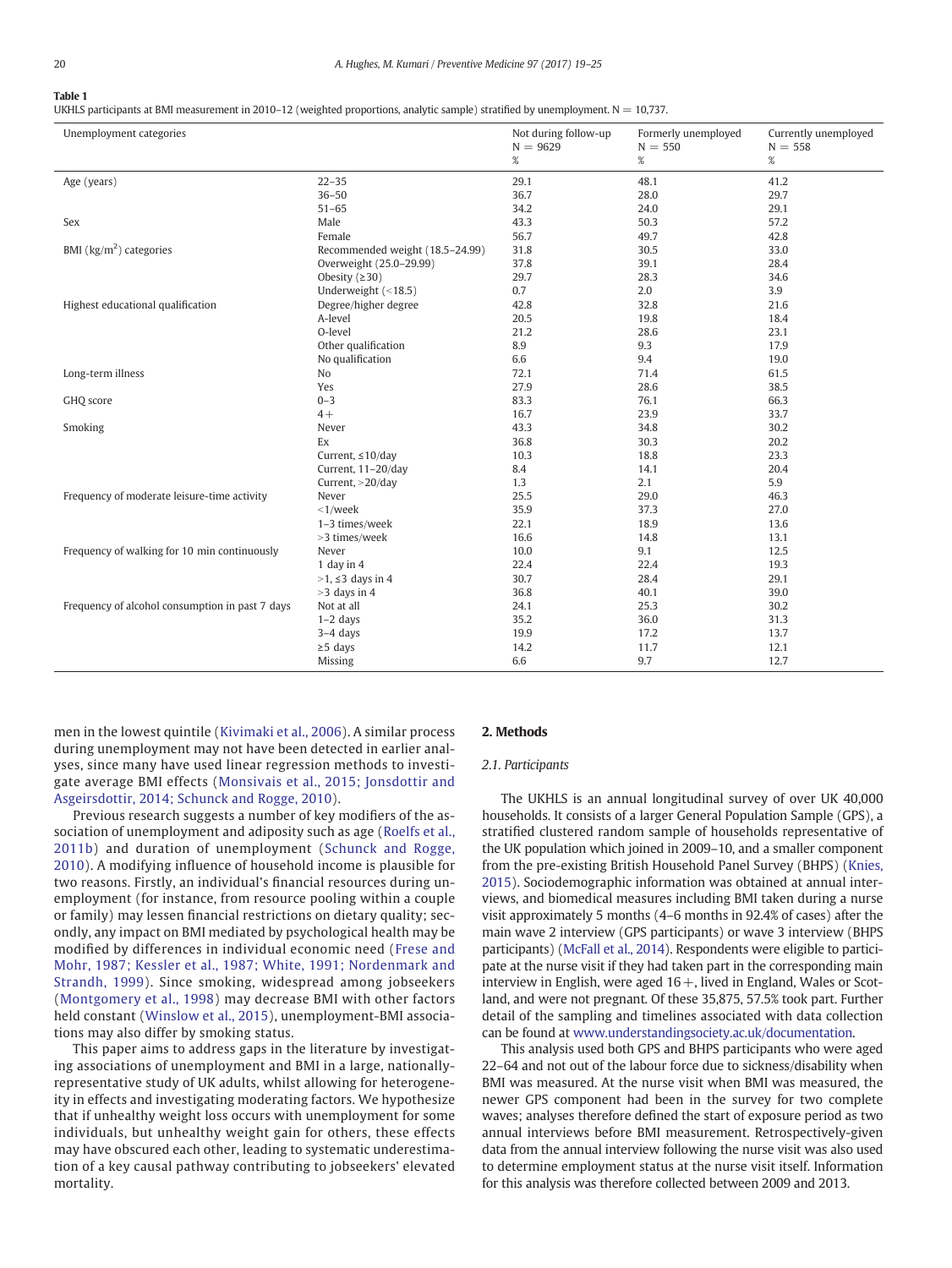19,541 participants were present at the nurse visit and the following annual interview, of whom 13,820 were aged 22–65 at BMI measurement. 681 participants not working due to sickness/ disability were excluded, resulting in an initial sample of 13,139. Adequate employment history information to classify participants as currently, formerly or never unemployed during follow-up was lacking for 1178 participants, and with 224 were missing BMI. Further missingness for covariates resulted in a final sample of 10,737.

#### 2.2. Measures

#### 2.2.1. Unemployment

At each annual interview, participants chose their current economic status from the following list: self-employed; in paid employment (full or part time); unemployed; retired; on maternity leave; looking after family or home; full-time student; long-term sick or disabled; on a government training scheme; unpaid worker in a family business; doing something else. At each annual interview participants also reported non-current activity spells since the last interview. Information from the wave before and the wave following the nurse visit was therefore used to identify unemployment in the month of BMI measurement itself, since the nurse visit fell between two annual interviews. This analysis specifically considers BMI in relation to unemployment – defined as being in the labour force and available for work, but currently without work [\(ILO, 1982](#page-6-0)). Importantly, this excludes periods of 'non-employment' such as homemaking, retirement, long-term sickness and fulltime education, which were distinct options for self-defined economic status. Participants who at BMI measurement were out of the labour force due to sickness or disability were excluded from analysis entirely.

Exposure groups were categorised as currently unemployed, formerly unemployed, and not unemployed during follow-up. Since only 75.1% of currently unemployed participants had sufficient information to calculate duration of current unemployment, the role of unemployment duration  $($  < 10 months/10 months or more) was investigated in additional analyses using this subsample.

#### 2.2.2. Body mass index (BMI)

BMI was calculated from height and weight measured by a nurse. Height was measured using a portable stadiometer with the Frankfort plane in the horizontal position, and weight using the Tanita BF522 digital floor scale. Participants gave estimated weights if heavier than 130 kg, where the scales become inaccurate [\(McFall et al., 2014\)](#page-6-0). BMI was classified using WHO categories of recommended weight (18.5–24.9), overweight (25.0–29.9), obesity ( $\geq$ 30), or underweight (<18.5).

#### 2.2.3. Covariates

Age and gender were obtained by questionnaire at the nurse visit. Information on most other covariates was obtained by questionnaire at the annual interview preceding the nurse visit, with some exceptions. Questions on smoking, alcohol consumption, and physical activity were not included at wave 3 and therefore came from wave 2 interviews for all participants.

Mental health was indexed using the 12-item General Health Questionnaire (GHQ) designed to capture depressive and anxiety symptoms, from which an overall score of 0–36 was calculated. For long-term illness, participants answered yes or no to the following: 'Do you have any long-standing physical or mental impairment, illness or disability? By 'long-standing' I mean anything that has troubled you over a period of at least 12 months or that is likely to trouble you over a period of at least 12 months.' Highest educational qualification was categorised as degree or equivalent, A-levels (high school qualifications taken at age 18, usually necessary for college admission), O-levels (high school qualifications taken at 16), other qualifications, or no qualifications. Analysis was therefore restricted to participants aged 22 or over, likely to have completed full-time education.

Smoking was classified as never smoker, ex-smoker, current smoker (up to 10/day), current (10–20/day), and current ( $\geq$ 21/day). Alcohol consumption was indexed firstly by the number of days in the past week on which an alcoholic drink was consumed, classified as none, 1–2, 3–4, and ≥5, and secondly by the maximum units consumed on a single day in the past week, categorised as none, 0.01–2.00, 2.01–4.00, 4.01-6.00, 6.01-8.00, 8.01-10.00, 10.01-15.00, and >15. Leisure-time physical activity considered a range of moderate-intensity activities, with frequency classified as never, less than once a week, 1–3 times per week, or > 3 times per week. Questions on active transport such as cycling were only asked of employed participants, so we included on how many days of the past month participants had walked for 10 min continuously, classified into never/one day in four/2–3 days in four/ more often.

#### 2.3. Statistical analysis

This analysis used multinomial logistic regression, which simultaneously compares between exposure groups the odds of multiple, mutually-exclusive outcomes using a single chosen reference group. As per convention, we used BMI 18.5–24.99 kg/m<sup>2</sup> as the reference group.

All analyses adjusted for age and gender. Education was added, followed by health factors (GHQ and long-term illness), and finally smoking and physical activity. The impact of alcohol consumption was considered in a sensitivity analysis, given substantial missingness in this measure which would have reduced the final sample by an additional 6.5%. Similarly, unemployment duration was considered separately for the 75.1% of unemployed participants for whom this could be determined. Interaction terms were used to explore moderation of associations of unemployment with BMI by dichotomized age group (22–45/46–65), gender, current smoking and household income (above/below the sample median). Where interaction terms were significant, group-specific estimates are presented.

All analyses were weighted to account for non-random participation at the nurse visit, and took account of clustering by primary sampling unit and household with robust standard errors.

### 3. Results

The analytic sample ( $N = 10,737$ ) is described in [Table 1](#page-1-0). Compared to participants not included due to missing data, those retained were older but not significantly different by gender or BMI. Due to exclusion of participants who were not currently unemployed, but whose incomplete employment history information meant they could not be classified into either remaining group, currently unemployed participants were slightly over-represented in the final sample. Retained participants were less likely to have no educational qualifications or a longterm illness, had lower GHQ scores, were more likely to be ex-smokers, and more physically active.

A priori, we sought to examine whether there was a non-linear association of unemployment and adiposity. Nonlinearity of this relationship was supported by significant quadratic term for centred BMI and current unemployment ( $p = 0.004$ ) in a multinomial, age-and gender-adjusted logistic model with unemployment as the outcome. The non-linearity is apparent in the graphical representation of unemployment by BMI in the sample [\(Fig. 1\)](#page-3-0).

#### 3.1. Multinomial models

In age- and sex-adjusted multinomial models currently unemployed participants were more likely to be underweight, and less likely to be overweight, than participants not unemployed during follow-up [\(Table 2](#page-3-0)). Both associations were robust to full adjustment, and were not substantially altered when alcohol consumption was considered [\(Table 3\)](#page-3-0). The multinomial models contrast with results of models assuming unidirectional effects, where an association of current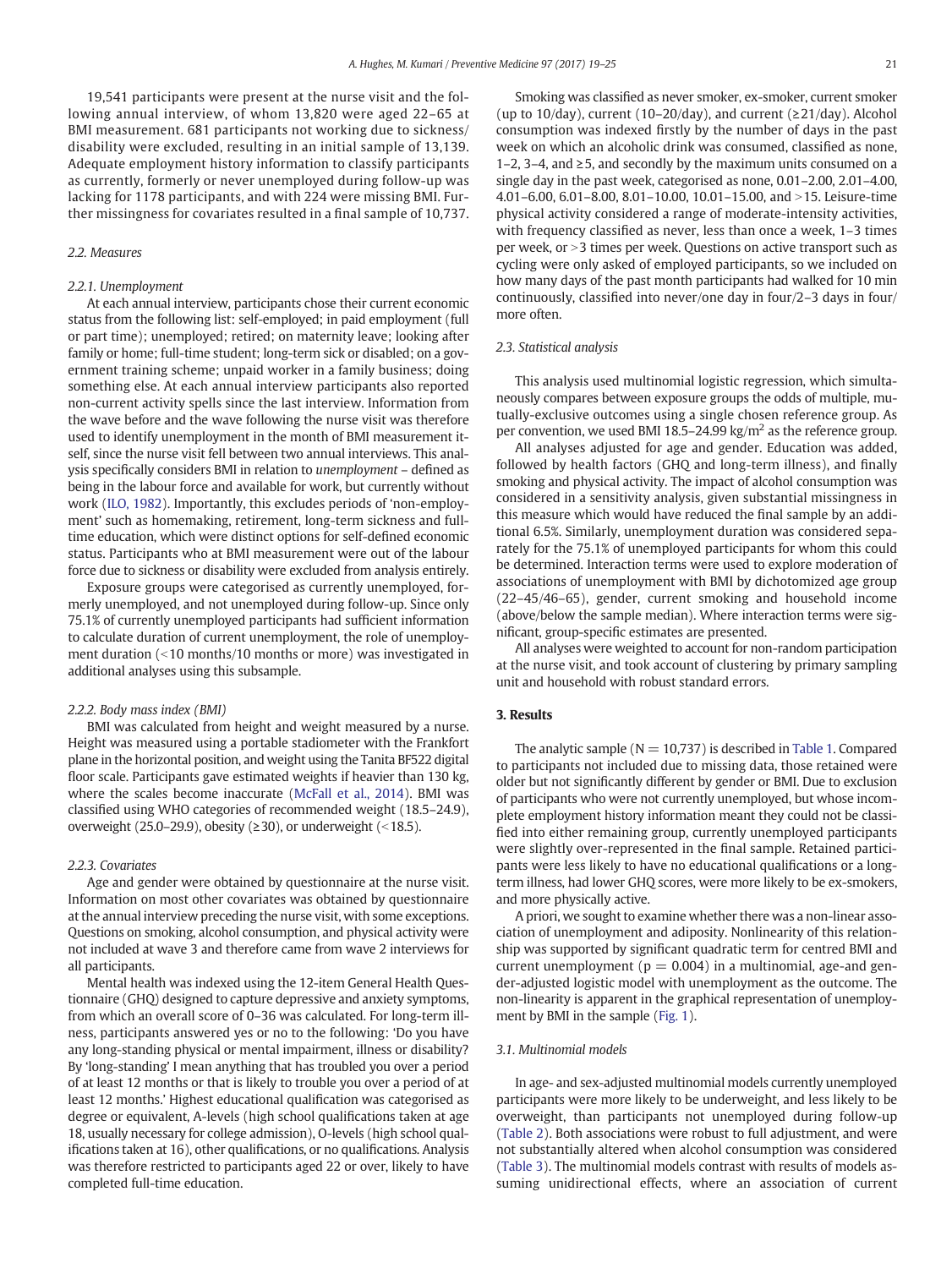<span id="page-3-0"></span>



unemployment with adiposity was not supported by a linear regression of BMI (coefficient:  $-0.30$ , CI:  $-0.90-0.31$ ), nor by a logistic model of obesity (OR: 1.15, CI: 0.92–1.43).

Associations were primarily driven by longer-term unemployed participants [\(Table 4\)](#page-4-0). At all levels of adjustment, associations were seen for participants unemployed for 10 months or longer, but weaker and nonsignificant associations were apparent for more recently unemployed participants.

Interaction tests were conducted for gender, age group (22–45/46– 65), household income, and current smoking. Associations of current unemployment and adiposity did not differ by age band, but differed by gender for overweight ( $p = 0.06$ ), by household income for overweight ( $p = 0.02$ ) and underweight ( $p < 0.001$ ) and by smoking for obesity ( $p = 0.001$ ). Group-specific estimates from models including interaction terms [\(Table 5\)](#page-4-0), show reduced odds of overweight were restricted to male jobseekers, who also had a stronger underweight effect (OR: 5.99, CI: 2.27–15.80 for men vs OR: 2.81, CI: 1.17–6.75 for women). The positive underweight and negative overweight associations were restricted to jobseekers from less affluent households. Lastly, smoking jobseekers had decreased odds of obesity (OR: 0.67, CI: 0.46–0.98) but non-smoking jobseekers had increased odds of obesity (OR 1.52, CI: 1.06–2.18).

#### Table 3

Addition of alcohol to fully-adjusted<sup>a</sup> models of body mass index (BMI) and unemployment among UKHLS participants in 2010–12.

|                                                                      | Odds ratio | 95% CI     |  |  |  |  |  |  |
|----------------------------------------------------------------------|------------|------------|--|--|--|--|--|--|
| Frequency of drinking in past 7 days ( $N = 10,040$ )                |            |            |  |  |  |  |  |  |
| Underweight (BMI < $18.5 \text{ kg/m}^2$ )                           |            |            |  |  |  |  |  |  |
| Formerly unemployed                                                  | 2.42       | 0.92, 6.37 |  |  |  |  |  |  |
| Currently unemployed                                                 | 4.91       | 2.51, 9.61 |  |  |  |  |  |  |
| Overweight (BMI 25.0–25.99 $\text{kg/m}^2$ )                         |            |            |  |  |  |  |  |  |
| Formerly unemployed                                                  | 1.25       | 0.95, 1.64 |  |  |  |  |  |  |
| Currently unemployed                                                 | 0.72       | 0.55, 0.95 |  |  |  |  |  |  |
| Obesity (BMI $\geq$ 30.0 kg/m <sup>2</sup> )                         |            |            |  |  |  |  |  |  |
| Formerly unemployed                                                  | 1.17       | 0.88, 1.55 |  |  |  |  |  |  |
| Currently unemployed                                                 | 0.95       | 0.72, 1.26 |  |  |  |  |  |  |
| Maximum units consumed on a single day of past 7 days ( $N = 9847$ ) |            |            |  |  |  |  |  |  |
| Underweight (BMI < $18.5 \text{ kg/m}^2$ )                           |            |            |  |  |  |  |  |  |
| Formerly unemployed                                                  | 2.42       | 0.91, 6.40 |  |  |  |  |  |  |
| Currently unemployed                                                 | 4.97       | 2.50, 9.85 |  |  |  |  |  |  |
| Overweight (BMI 25.0–25.99 $\text{kg/m}^2$ )                         |            |            |  |  |  |  |  |  |
| Formerly unemployed                                                  | 1.19       | 0.91, 1.56 |  |  |  |  |  |  |
| Currently unemployed                                                 | 0.76       | 0.58, 1.00 |  |  |  |  |  |  |
| Obesity (BMI $\geq$ 30.0 kg/m <sup>2</sup> )                         |            |            |  |  |  |  |  |  |
| Formerly unemployed                                                  | 1.13       | 0.86, 1.49 |  |  |  |  |  |  |
| Currently unemployed                                                 | 0.99       | 0.74, 1.31 |  |  |  |  |  |  |

<sup>a</sup> Adjusted for age, gender, education, long-term illness, General Health Questionnaire score, smoking status, physical activity.

#### 4. Discussion

The positive association of unemployment with underweight and negative association with overweight across the whole population, but positive association with obesity among non-smokers, may help to explain inconsistencies in the literature. Neither a linear model of BMI nor a logistic model of obesity found evidence of these associations. Results therefore demonstrate that investigating associations of unemployment with average BMI or BMI change using linear regressions, as previous studies have done ([Monsivais et al., 2015; Jonsdottir and](#page-6-0) [Asgeirsdottir, 2014; Schunck and Rogge, 2010](#page-6-0)) may obscure multiple groups at risk of adverse health outcomes.

This non-linearity in the relationship of unemployment and BMI suggests the relationship of unemployment with diet, physical activity, and other factors mechanistically linked to adiposity, is also heterogeneous. If associations are explained by a causal influence of unemployment on BMI, results accord with several lines of evidence suggesting both the psychosocial stress and financial restriction associated with unemployment could have heterogeneous effects on energy balance. The tendency towards 'stress eating' varies considerably between individuals, with variation attributed to both psychological and genetic

#### Table 2

Associations of body mass index (BMI) with unemployment among UKHLS participants in 2010–12 ( $N = 10,737$ ).

| Adjustment level                             | Model 1: Age and sex |            | Model 2: Age, sex, education |            | Model 3: Age, sex, education,<br>$LTIa$ and $GHOb$ |            | Model 4: Age, sex, education,<br>LTI and GHQ, smoking,<br>physical activity |            |
|----------------------------------------------|----------------------|------------|------------------------------|------------|----------------------------------------------------|------------|-----------------------------------------------------------------------------|------------|
|                                              | Odds ratio           | 95% CI     | Odds ratio                   | 95% CI     | Odds ratio                                         | 95% CI     | Odds ratio                                                                  | 95% CI     |
| Underweight (BMI < 18.5 kg/m <sup>2</sup> )  |                      |            |                              |            |                                                    |            |                                                                             |            |
| Formerly unemployed                          | 2.32                 | 0.95, 5.67 | 2.27                         | 0.93, 5.54 | 2.24                                               | 0.91, 5.56 | 2.05                                                                        | 0.81, 5.17 |
| Currently unemployed                         | 4.68                 | 2.59, 8.46 | 4.71                         | 2.50, 8.88 | 4.57                                               | 2.40, 8.72 | 4.05                                                                        | 2.12.7.73  |
| Overweight (BMI 25.0-25.99 $kg/m2$ )         |                      |            |                              |            |                                                    |            |                                                                             |            |
| Formerly unemployed                          | 1.19                 | 0.92, 1.53 | 1.17                         | 0.91, 1.51 | 1.16                                               | 0.90, 1.49 | 1.18                                                                        | 0.91, 1.52 |
| Currently unemployed                         | 0.72                 | 0.56, 0.93 | 0.70                         | 0.54, 0.90 | 0.68                                               | 0.53, 0.88 | 0.71                                                                        | 0.55, 0.92 |
| Obesity (BMI $\geq$ 30.0 kg/m <sup>2</sup> ) |                      |            |                              |            |                                                    |            |                                                                             |            |
| Formerly unemployed                          | 1.16                 | 0.89, 1.50 | 1.07                         | 0.83, 1.39 | 1.02                                               | 0.79.1.33  | 1.07                                                                        | 0.82, 1.39 |
| Currently unemployed                         | 1.19                 | 0.93, 1.53 | 1.04                         | 0.81, 1.34 | 0.93                                               | 0.72, 1.20 | 1.00                                                                        | 0.77, 1.30 |

<sup>a</sup> LTI: long-term illness.

<sup>b</sup> GHQ: General Health Questionnaire score.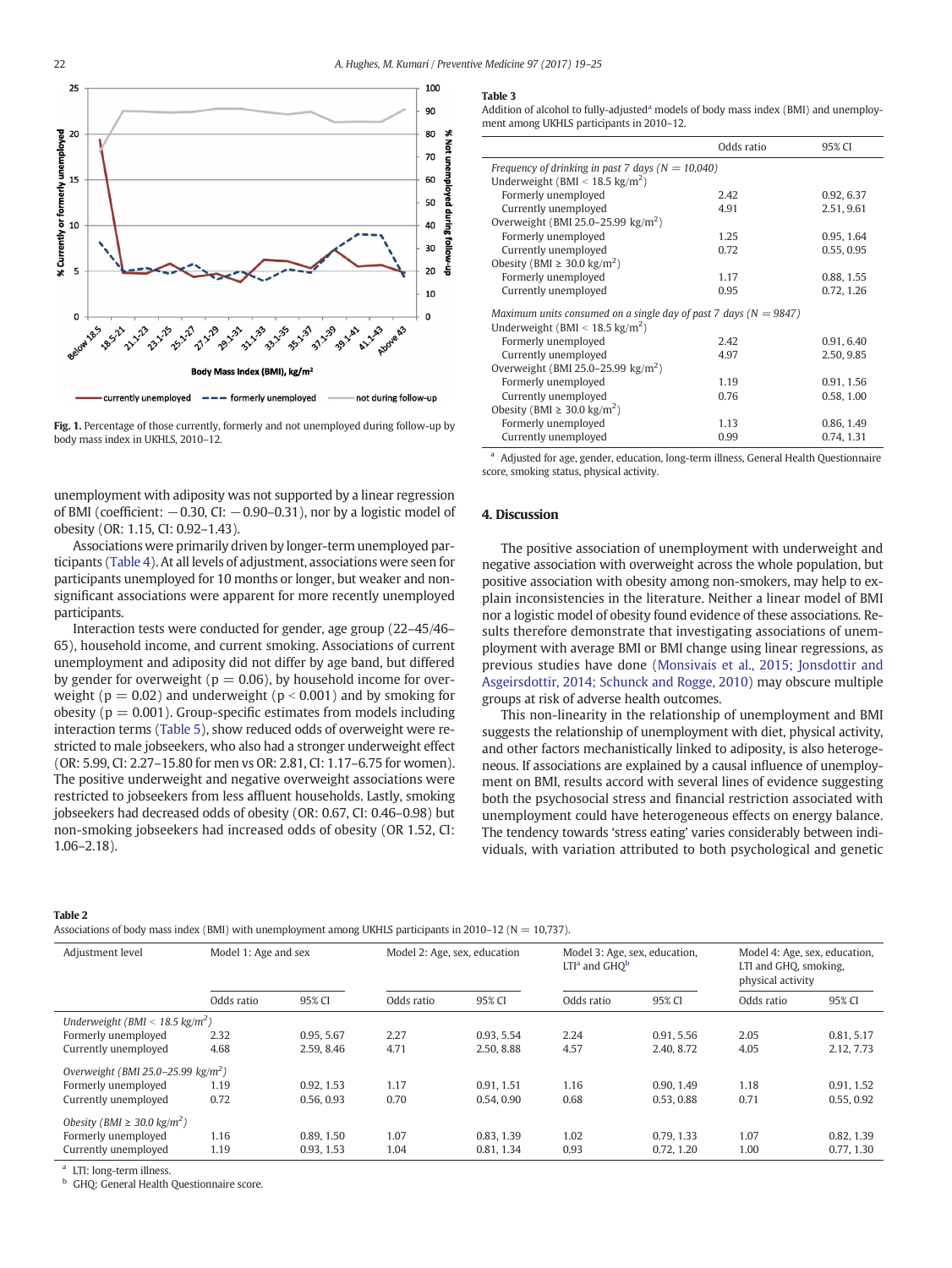<span id="page-4-0"></span>

|--|

Associations of body mass index (BMI) with unemployment among UKHLS participants in 2010–12, by unemployment duration (N = 10,598).

| Model 1: Age and sex                         |            | Model 1: Age and sex<br>Model 2: Age, sex, education |            | Model 3: Age, sex, education,<br>$LTIa$ , $GHOb$ |            | Model 4: Age, sex, education,<br>LTI, GHQ, smoking, physical<br>activity |            |             |
|----------------------------------------------|------------|------------------------------------------------------|------------|--------------------------------------------------|------------|--------------------------------------------------------------------------|------------|-------------|
|                                              | Odds ratio | 95% CI                                               | Odds ratio | 95% CI                                           | Odds ratio | 95% CI                                                                   | Odds ratio | 95% CI      |
| Underweight (BMI < 18.5 kg/m <sup>2</sup> )  |            |                                                      |            |                                                  |            |                                                                          |            |             |
| Formerly unemployed                          | 2.32       | 0.95, 5.66                                           | 2.28       | 0.94, 5.55                                       | 2.25       | 0.91, 5.56                                                               | 2.06       | 0.82, 5.18  |
| Current, $<$ 10 months                       | 2.80       | 0.77, 10.12                                          | 2.79       | 0.77, 10.13                                      | 2.73       | 0.77, 9.65                                                               | 2.44       | 0.68, 8.78  |
| Current, $\geq 10$ months                    | 6.89       | 3.47, 13.68                                          | 6.88       | 3.24, 14.63                                      | 6.67       | 3.07, 14.50                                                              | 5.76       | 2.61, 12.68 |
| Overweight (BMI 25.0-25.99 $kg/m2$ )         |            |                                                      |            |                                                  |            |                                                                          |            |             |
| Formerly unemployed                          | 1.19       | 0.92, 1.53                                           | 1.17       | 0.91, 1.51                                       | 1.16       | 0.89, 1.49                                                               | 1.17       | 0.91, 1.52  |
| Current, $<$ 10 months                       | 0.87       | 0.54, 1.39                                           | 0.85       | 0.53, 1.37                                       | 0.84       | 0.52, 1.35                                                               | 0.86       | 0.54, 1.39  |
| Current, $\geq 10$ months                    | 0.61       | 0.43, 0.86                                           | 0.57       | 0.40, 0.82                                       | 0.56       | 0.39, 0.80                                                               | 0.59       | 0.41, 0.84  |
| Obesity (BMI $\geq$ 30.0 kg/m <sup>2</sup> ) |            |                                                      |            |                                                  |            |                                                                          |            |             |
| Formerly unemployed                          | 1.16       | 0.90, 1.50                                           | 1.07       | 0.83, 1.40                                       | 1.02       | 0.79, 1.33                                                               | 1.06       | 0.82, 1.39  |
| Current, $<$ 10 months                       | 1.18       | 0.70, 1.97                                           | 1.12       | 0.66, 1.89                                       | 1.04       | 0.61, 1.77                                                               | 1.10       | 0.66, 1.85  |
| Current, $\geq 10$ months                    | 1.08       | 0.76, 1.52                                           | 0.90       | 0.64, 1.28                                       | 0.82       | 0.57, 1.17                                                               | 0.90       | 0.63, 1.29  |

<sup>a</sup> LTI: Long-term illness.

GHQ: General Health Questionnaire score.

factors [\(Schepers and Markus, 2015](#page-6-0)). Secondly, while energy-dense, nutrient-poor foods are often deliberately chosen to stretch a restricted food budget ([Drewnowski and Specter, 2004](#page-6-0)), the UK's Low Income Diet and Nutrition Survey found reduced overall energy intake for low-income men compared to the general population, suggesting a severely restricted income can lead to less food being consumed overall.

Meanwhile, although there is a documented positive association of leisure-time physical activity with socioeconomic position ([Lindstrom](#page-6-0) [et al., 2001; Parks et al., 2003](#page-6-0)), research into leisure-time activity and unemployment itself is extremely scarce [\(Ali and Lindstrom, 2006](#page-5-0)). Meanwhile in the British Time Use Survey, participants not in employment were more likely to engage in active transport and less likely to have access to a car [\(Adams, 2010\)](#page-5-0), suggesting jobseekers could expend more energy through transport. However in this analysis, neither the reduced overweight nor the increased underweight among jobseekers was explained by addition of physical activity to models. Since the physical activity measures available were fairly crude, this may reflect failure to adequately capture caloric expenditure. Alternatively, it may indicate that associations are primarily driven not by energy expenditure but by differences in energy intake, for which information was not available in this dataset.

Importantly, a cross-sectional association of unemployment with elevated odds of both underweight and (for non-smokers) obesity could also reflect a non-linear impact of BMI on likelihood of unemployment. Negative impacts of obesity on employment participation are well documented, and typically attributed both to discrimination by employers against obese candidates and obesity-associated health problems [\(Puhl and Heuer, 2009; Dackehag et al., 2015](#page-6-0)). However, these analyses often use an outcome of any non-employment, including non-work due to ill-health, where a sizeable impact of obesity-associated health problems would be unsurprising ([Larose et al., 2016; Greve, 2008](#page-6-0)). Since determinants of unemployment and disability may differ substantially, such an approach may conflate distinct processes, and a recent study which separated non-employment types supports an impact of obesity on disability, but not unemployment ([Kinge, 2016](#page-6-0)). Meanwhile, chronic illness associated with underweight ([Aune et al., 2016\)](#page-6-0) could also influence job loss or impede re-employment.

Our adjustment for contemporaneous chronic illness and depressive/anxiety symptoms will have minimised such 'health-selection' with respect to both obesity and underweight; indeed, given a likely impact of unemployment on depressive/anxiety symptoms ([Paul and](#page-6-0) [Moser, 2009](#page-6-0)), this approach is conservative, and likely to over-adjust with respect to effects of unemployment on BMI mediated by mental health. Nevertheless, since pre-unemployment BMI is not known, residual health selection and employer discrimination cannot be ruled out.

That increased underweight and decreased overweight among jobseekers was more apparent for longer-term unemployed participants therefore has two possible interpretations. If associations are primarily causal, a dose-response relationship is an indicator of adiposity change with increased unemployment duration. If associations instead result largely from selection processes - for example, if people with a lower BMI are more likely to lose jobs, or less likely to be hired - this would indicate dose-response selection processes. However, the doseresponse decrease in overweight with unemployment duration

Table 5

Fully-adjusted<sup>a</sup> associations of body mass index (BMI) with current unemployment among UKHLS participants in 2010-12, stratum-specific estimates.

| Subgroup by      |             | Odds ratio                         | 95% CI         | Odds ratio                          | 95% CI        |
|------------------|-------------|------------------------------------|----------------|-------------------------------------|---------------|
| Gender           |             | Men N (unemployed) $=$ 305         |                | Women N (unemployed) $= 253$        |               |
|                  | Underweight | 5.99                               | $2.27 - 15.80$ | 2.81                                | $1.17 - 6.75$ |
|                  | Overweight  | 0.58                               | $0.41 - 0.82$  | 0.94                                | $0.65 - 1.35$ |
|                  | Obesity     | 0.87                               | $0.60 - 1.24$  | 1.18                                | $0.82 - 1.70$ |
| Household income |             | Above median N (unemployed) $= 90$ |                | Below median N (unemployed) $= 468$ |               |
|                  | Underweight | 0.0 <sup>b</sup>                   |                | 3.79                                | 1.88-7.63     |
|                  | Overweight  | 1.56                               | $0.85 - 2.89$  | 0.69                                | $0.52 - 0.92$ |
|                  | Obesity     | 1.54                               | $0.77 - 0.34$  | 0.98                                | $0.74 - 1.30$ |
| Current smoking  |             | No N (unemployed) $= 282$          |                | Yes N (unemployed) $= 276$          |               |
|                  | Underweight | 4.76                               | 1.96-11.55     | 2.96                                | $1.21 - 7.27$ |
|                  | Overweight  | 0.84                               | $0.58 - 1.20$  | 0.77                                | $0.54 - 1.10$ |
|                  | Obesity     | 1.52                               | $1.06 - 2.18$  | 0.67                                | $0.46 - 0.98$ |

Underweight: BMI < 18.5 kg/m<sup>2</sup>, overweight: BMI 25.0–25.99 kg/m<sup>2</sup>, obesity: BMI ≥ 30.0 kg/m<sup>2</sup>.

<sup>a</sup> Adjusted for age, gender, education, long-term illness, General Health Questionnaire score, smoking status (except smoking-stratified analyses), physical activity.

**b** An odds ratio could not be calculated, since not a single underweight unemployed person came from a household above median income.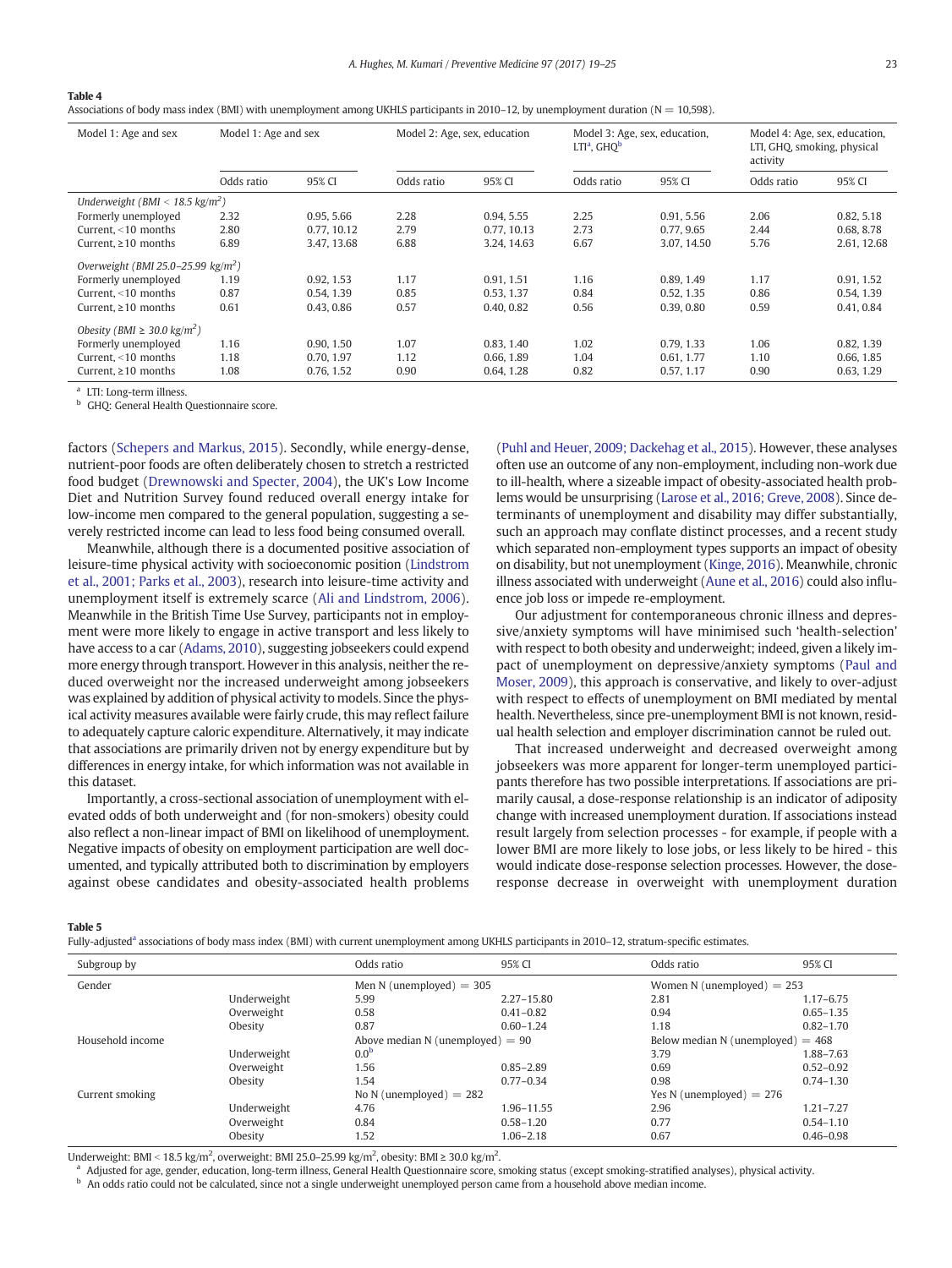<span id="page-5-0"></span>suggests an influence of unemployment on adiposity, rather than vice versa. Unlike with a very low or a very high BMI, it is unclear how selection processes affecting job loss or re-employment could lead to an over-representation of recommended weight persons among jobseekers. Of note, in this sample as a whole, overweight was the most prevalent BMI category – weighted proportions of overweight and 'normal' weight were 31.8% and 37.2% respectively. In this context the increased odds of 'normal' weight for jobseekers reflect, along with increased underweight, a non-standard outcome.

Increased underweight and decreased overweight of jobseekers was more apparent for men, consistent with a recent cross-sectional analysis using UK data of associations of obesity with different non-employment outcomes. Briefly considering other BMI categories, this found a significant positive association between underweight and jobseeker status which was not explained by health, but only for men ([Kinge, 2016](#page-6-0)). More generally, the present study's results are consistent with literature on unemployment and mortality reporting stronger associations for men ([Roelfs et al., 2011a](#page-6-0)), and may reflect a typically smaller impact of women's own unemployment on living standards, since men still usually contribute more to household income than their female partners. It has also been suggested that the homemaker role, traditionally not available to men, may to some extent reduce psychologically-mediated health impacts of joblessness for women by providing a legitimate alternative identity to fall back on during unemployment ([Paul and](#page-6-0) [Moser, 2009](#page-6-0)). This may apply even to unemployed women in the sample who described themselves firstly as unemployed, since women often occupy multiple roles ([McMunn et al., 2006\)](#page-6-0). Alternatively, impact of past pregnancies on both labour market status and BMI of women could have modified associations, and if social desirability bias leads female more than male individuals seeking work to identify firstly as homemakers, presence of more women seeking work in the 'never unemployed' comparison group would lead to greater underestimation of associations for women. Meanwhile the positive association of unemployment with obesity for non-smokers, but negative association of obesity with unemployment for smokers, suggests widespread smoking among jobseekers may, despite numerous health risks, be protective against obesogenic effects of unemployment. This is consistent both with the well-documented appetite-suppressing effects of nicotine (Audrain-McGovern and Benowitz, 2011; Mineur et al., 2011) and evidence that smoking also raises resting metabolic rate (Audrain-McGovern and Benowitz, 2011). However, it may also reflect competing priorities between tobacco, food, and other essentials in the context of a severely restricted budget. Finally, that increased underweight and reduced overweight were not seen for more affluent jobseekers suggests household income may buffer against possible weight-loss impacts of unemployment.

The increased odds of obesity among non-smoking jobseekers are consistent with the increased adiposity following unemployment reported by some previous studies ([Monsivais et al., 2015; Marcus,](#page-6-0) [2014; Deb et al., 2011\)](#page-6-0). Meanwhile the increased underweight and decreased overweight among jobseekers as a whole are consistent with studies suggesting unemployment can cause weight loss [\(Montgomery et al., 1998; Jonsdottir and Asgeirsdottir, 2014](#page-6-0)).

Further, our results are relevant to the debate concerning the increased mortality risk associated with underweight. This is often attributed largely to residual confounding by pre-existing poor health and smoking [\(Aune et al., 2016](#page-6-0)), but our study suggests an additional explanation: the causal effects of psychosocial stress, dietary restriction, and other correlates of extreme socioeconomic marginalisation not adequately captured by typical SEP controls such as education.

#### 4.1. Limitations

The foremost limitation of this study is that participants' pre-unemployment adiposity, implicated by previous studies as an important modifier, cannot be considered. The single BMI measurement also means selection effects cannot be definitively ruled out, although the negative overweight association cannot be easily explained in terms of these mechanisms. In recognition of potential confounding by social and health factors, adjustments were made for education, long-term illnesses and GHQ. Nevertheless, an influence of adiposity on unemployment in the absence of associated illnesses may have contributed to estimates. Exclusions for missing data may also have produced bias.

Information on smoking, drinking, and physical activity measures came from wave 2 for all participants. For a quarter of the sample, this was over a year before BMI and unemployment were measured, and may not give a completely accurate picture of post-unemployment health behaviours. Finally, comparable employment history data across the whole sample was available for only two waves before BMI measurement. Hence, while our results implicate duration of unemployment as a key modifier of associations with adiposity, the impact of longer unemployment durations could not be fully investigated.

#### 5. Conclusion

In a large contemporary UK sample, unemployment was positively associated with underweight and negatively associated with overweight, with effects more apparent for longer-term jobseekers, men, and jobseekers from lower-income households. Meanwhile, unemployment was positively associated with obesity among non-smokers, but negatively associated with obesity among smokers. Results therefore identify groups especially vulnerable to underweight and its associated health risks, and to obesity and its associated health risks, during unemployment. To the extent that associations can be interpreted as causal, results suggest failure to document non-linear and weight loss effects may have led to systematic underestimation of a key pathway linking unemployment with chronic disease and mortality.

Longitudinal work in the UK and elsewhere comparing pre- and post-unemployment adiposity, and explicitly considering heterogeneity in effects between demographic groups, is now needed.

Ethical approval for the UKHLS nurse health assessment was obtained from the National Research Ethics Service (Understanding Society - UK Household Longitudinal Study: A Biosocial Component, Oxfordshire A REC, Reference: 10/H0604/2).

Ethical approval for the ongoing mainstage survey is detailed in the wave 1–5 user guide, available at [https://www.understandingsociety.](https://www.understandingsociety.ac.uk/documentation/mainstage) [ac.uk/documentation/mainstage.](https://www.understandingsociety.ac.uk/documentation/mainstage)

The authors declare no conflicts of interest.

#### Funding

AH was supported by the Economic and Social Research Council grant ES/M008592/1. MK is supported by the University of Essex and ESRC grant RES-596-28-0001.

#### Conflicts of interest

None.

#### References

- Adams, J., 2010. Prevalence and socio-demographic correlates of "active transport" in the UK: analysis of the UK time use survey 2005. Prev. Med. 50 (4):199–203. http://dx. doi.org/[10.1016/j.ypmed.2010.01.006](http://dx.doi.org/10.1016/j.ypmed.2010.01.006) (PubMed PMID: WOS:000276000800008).
- Ali, S.M., Lindstrom, M., 2006. Psychosocial work conditions, unemployment, and leisuretime physical activity: a population-based study. Scandinavian Journal of Public Health 34 (2):209–216. http://dx.doi.org/[10.1080/14034940500307515](http://dx.doi.org/10.1080/14034940500307515) (PubMed PMID: WOS:000236649500013).
- Arcaya, M., Glymour, M.M., Christakis, N.A., Kawachi, I., Subramanian, S.V., 2014. Individual and spousal unemployment as predictors of smoking and drinking behavior. Soc. Sci. Med. 110:89–95. http://dx.doi.org[/10.1016/j.socscimed.2014.03.034](http://dx.doi.org/10.1016/j.socscimed.2014.03.034) (PubMed PMID: WOS:000336473800013).
- Audrain-McGovern, J., Benowitz, N.L., 2011. Cigarette smoking, nicotine, and body weight. Clinical Pharmacology & Therapeutics 90 (1):164–168. http://dx.doi.org/[10.1038/](http://dx.doi.org/10.1038/clpt.2011.105) [clpt.2011.105](http://dx.doi.org/10.1038/clpt.2011.105) (PubMed PMID: WOS:000291853800027).